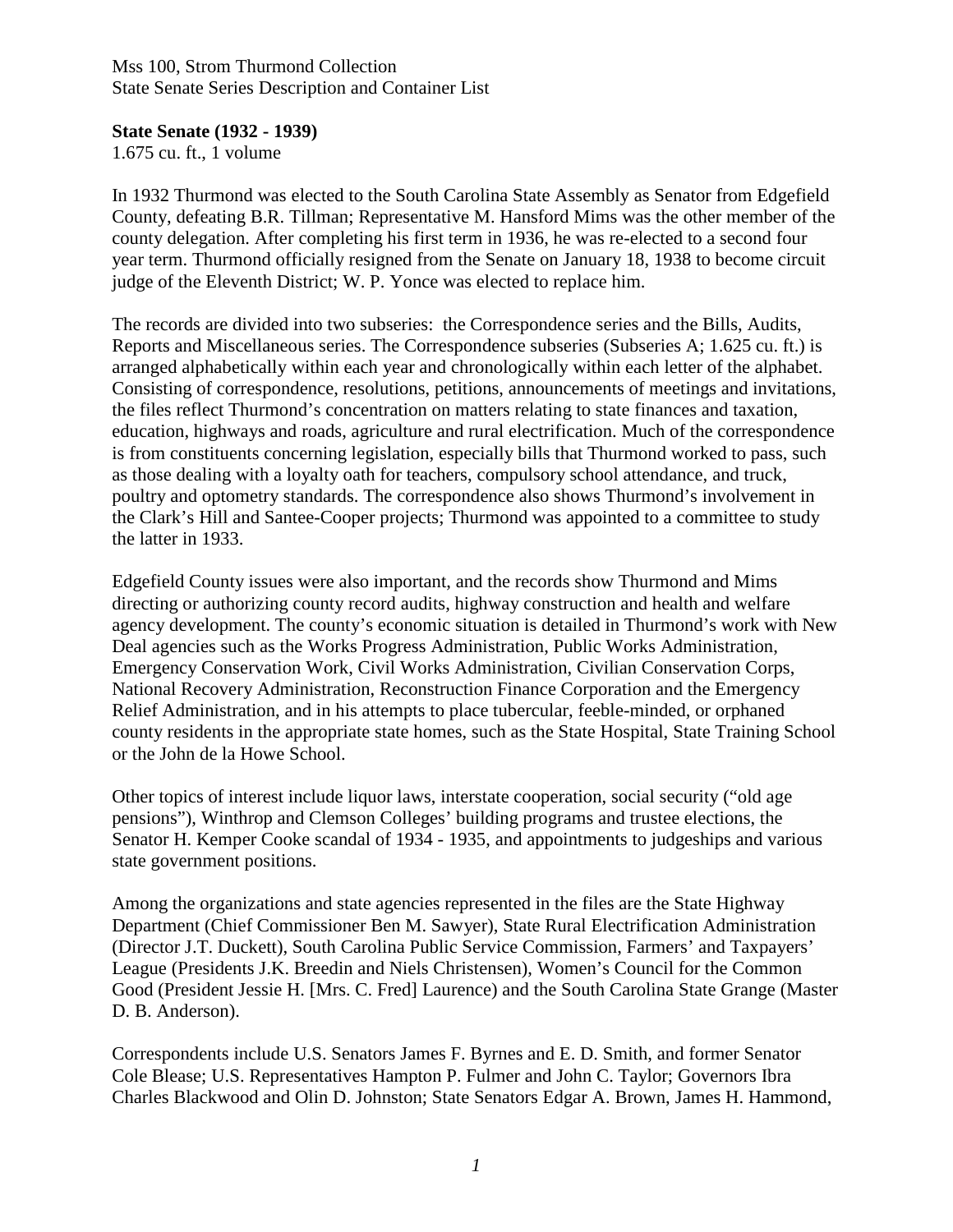Mss 100, Strom Thurmond Collection State Senate Series Description and Container List

Lanneau D. Lide, Henry R. Sims and John F. Williams; State Representatives Neville Bennett, Soloman Blatt, Arthur Lee Gaston and D.A.G. Ouzts; Chief Justice of the State Supreme Court Eugene Blease; Judge G. D. Billinger; State Railway Commissioner Sam Blease; Supervisor of Adult Schools of the State Department of Education Wil Lou Gray; State Forester H.A. Smith; James Pinckney Kinard and Shelton Phelps, Presidents of Winthrop College; J.C. Littlejohn, Business Manager and E.W. Sikes, President, Clemson College; lawyers Calhoun Mays, John McMahon and George Bell Timmerman; and businessmen W.W. Miller (Bank of Trenton) and James C. Self (Greenwood Cotton Mill).

The Bills, Audits, Reports and Miscellaneous subseries (Subseries B; .45 cu. ft., 1 volume) is arranged alphabetically by folder title and then chronologically within each folder. This subseries includes a number of bill files, which contain lists of bill sponsored and cosponsored by Thurmond and copies of those bills. Some of these lists have notations concerning the final action taken on the bills.

Also included in this subseries are audits for Edgefield County, 1935 - 1937; Thurmond's notes on his legislative activities, 1932 - 1934; a list of his accomplishments for Edgefield County, 1933 - 1937; and the 1934 application (1 volume: 44 pages, plus 248 pages of appendixes and an 8 page index) by the South Carolina Public Service Authority for a loan from the Federal Emergency Administration to build the Santee-Cooper Power and Navigation Project.